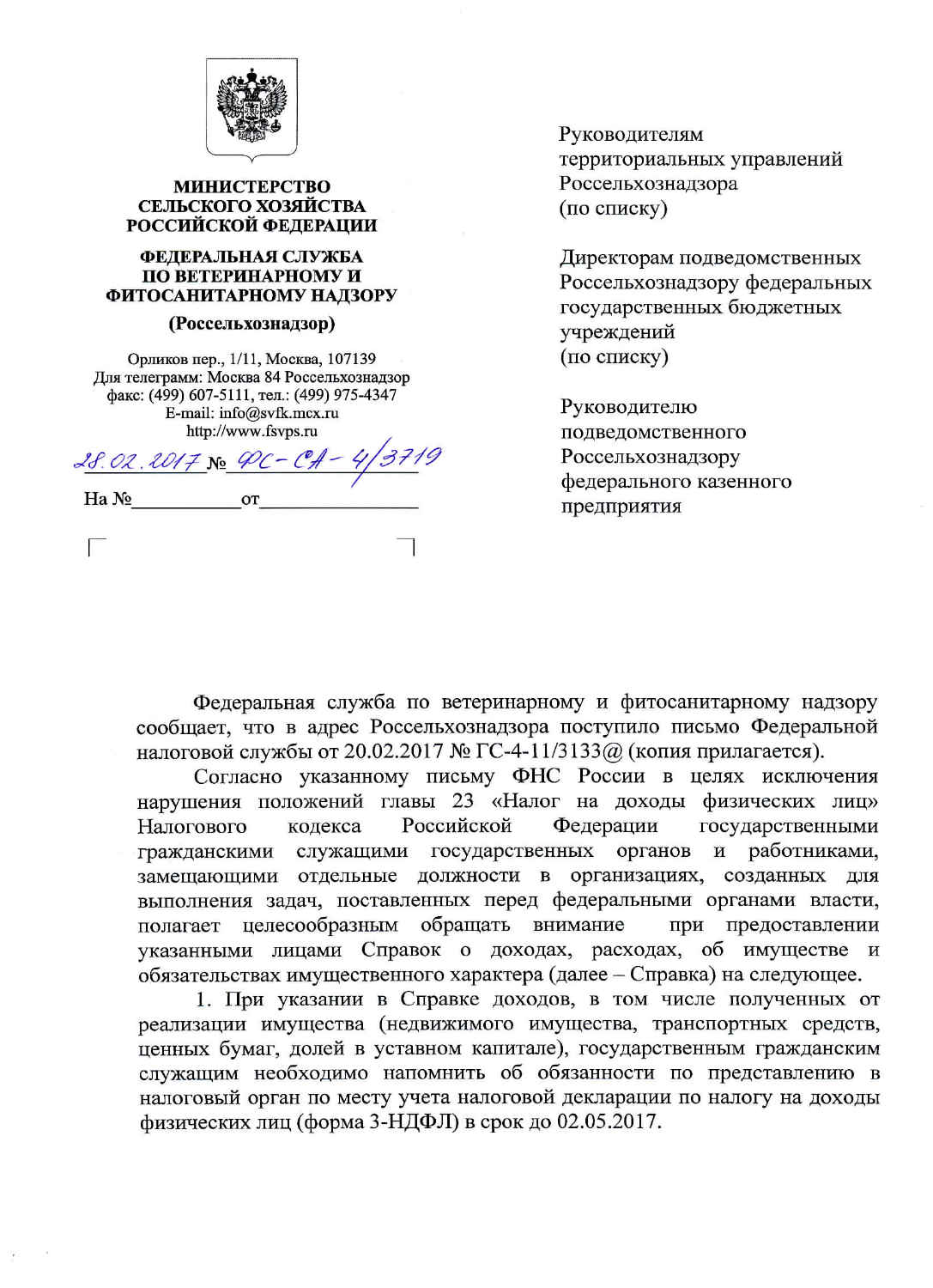2. Начиная с 2017 года, физические лица, получившие доход от продажи объекта недвижимого имущества, приобретённого после 1 января 2016 года, будут рассчитывать налог в налоговой декларации 3-НДФЛ по новым правилам.

3. Также ФНС России обращает внимание, что с этого года представлять декларации по налогу на доходы физических лиц в случаях, когда налог не был удержан налоговым агентом, не нужно.

Примите к сведению и исполнению.

Прошу, также ознакомить с указанными сведениями федеральных государственных служащих возглавляемого Вами Управления/работников возглавляемой Вами организации.

Приложение: на 3 л. в 1 экз.

Заместитель Руководителя

Offecea C.A. AJEKCEEBA

Корженевская 608-13-95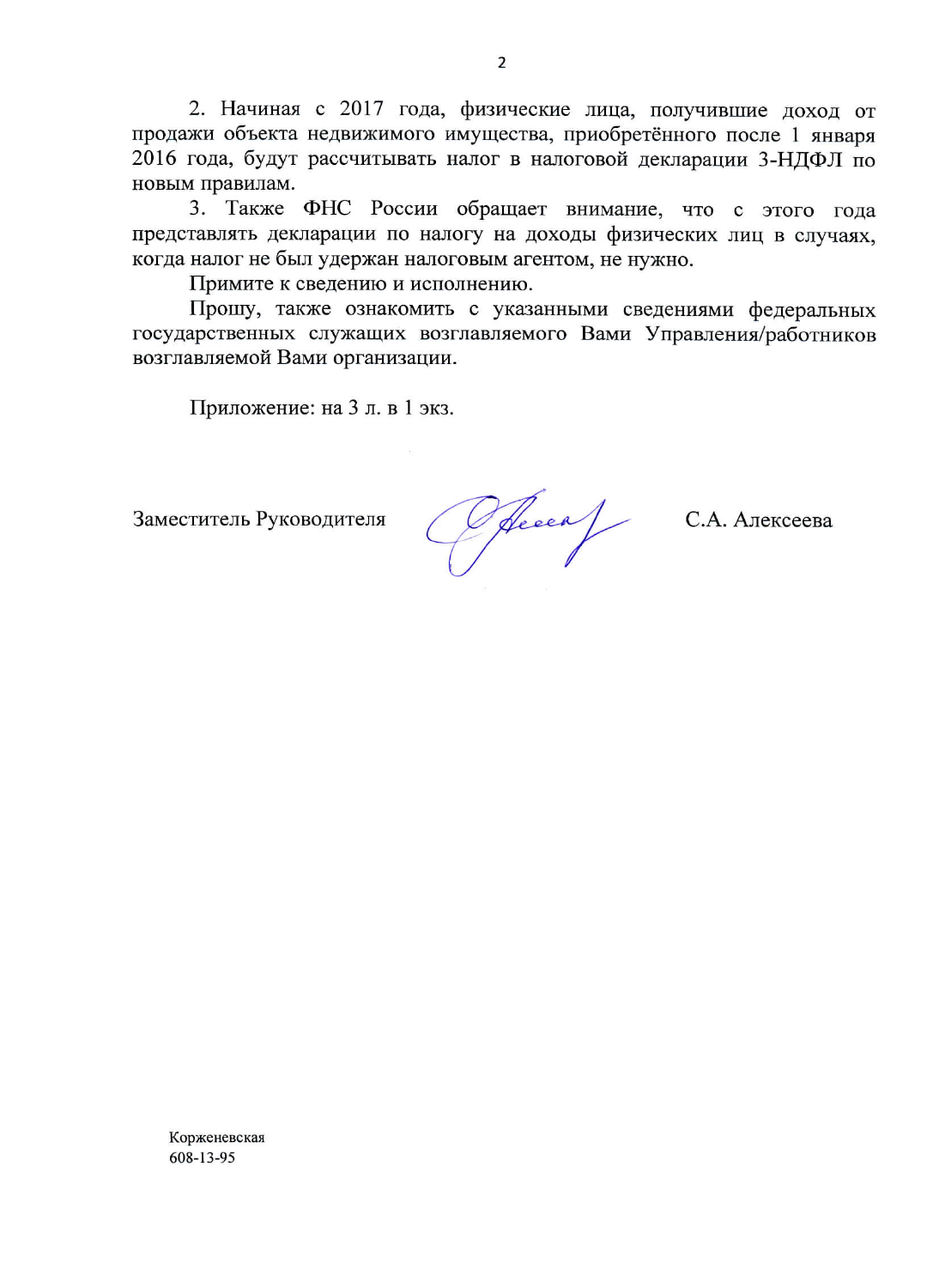| МИНФИН РОССИИ                                                                                                                                  |
|------------------------------------------------------------------------------------------------------------------------------------------------|
| ФЕДЕРАЛЬНАЯ                                                                                                                                    |
| НАЛОГОВАЯ СЛУЖБА                                                                                                                               |
| (ФНС России)                                                                                                                                   |
| ЗАМЕСТИТЕЛЬ РУКОВОДИТЕЛЯ<br>20.02.20 + 7 Неглинная 23, Москва, 127381.<br>20.02.20 + 7 лефон: 913-00 в 9; Телефанг: 913 44-05;<br>www.nalog.ru |
| No                                                                                                                                             |

Федеральные органы исполнительной власти

(по списку)

 $Ha N_2$ 

Информационное письмо

Федеральная налоговая служба в целях исключения нарушения положений главы 23 «Налог на доходы физических лиц» Налогового кодекса Российской Федерации (далее - Кодекс) специалистами (работниками) государственных органов  $\,$  M  $\,$ государственных корпораций полагает целесообразным обращать внимание при представлении указанными лицами Справок о доходах, расходах, об имуществе и обязательствах имущественного характера (далее - Справка) на следующее.

1. При указании в Справке доходов, в том числе полученных от реализации имущества (недвижимого имущества, транспортных средств, ценных бумаг, долей в уставном капитале), государственным гражданским служащим необходимо напомнить об обязанности по представлению в налоговый орган по месту учета налоговой декларации по налогу на доходы физических лиц (форма 3-НДФЛ) в срок до 02.05.2017.

ФНС России напоминает, что налогоплательщики обязаны представить в 2017 году декларацию по налогу на доходы физических лиц в следующих случаях:

- при получении дохода от продажи имущества (квартиры, находившейся в собственности менее 3 лет), от реализации имущественных прав (переуступка права требования);

- при получении в дар недвижимого имущества, транспортных средств, акций, долей, паев от физических лиц, не являющихся близкими родственниками;

- при получении вознаграждения от физических лиц и организаций, не являющихся налоговыми агентами, на основе заключенных договоров и договоров гражданско-правового характера, включая доходы по договорам имущественного найма или договорам аренды любого имущества;

- при получении дохода в виде выигрышей, выплачиваемых организаторами лотерей и других, основанных на риске игр;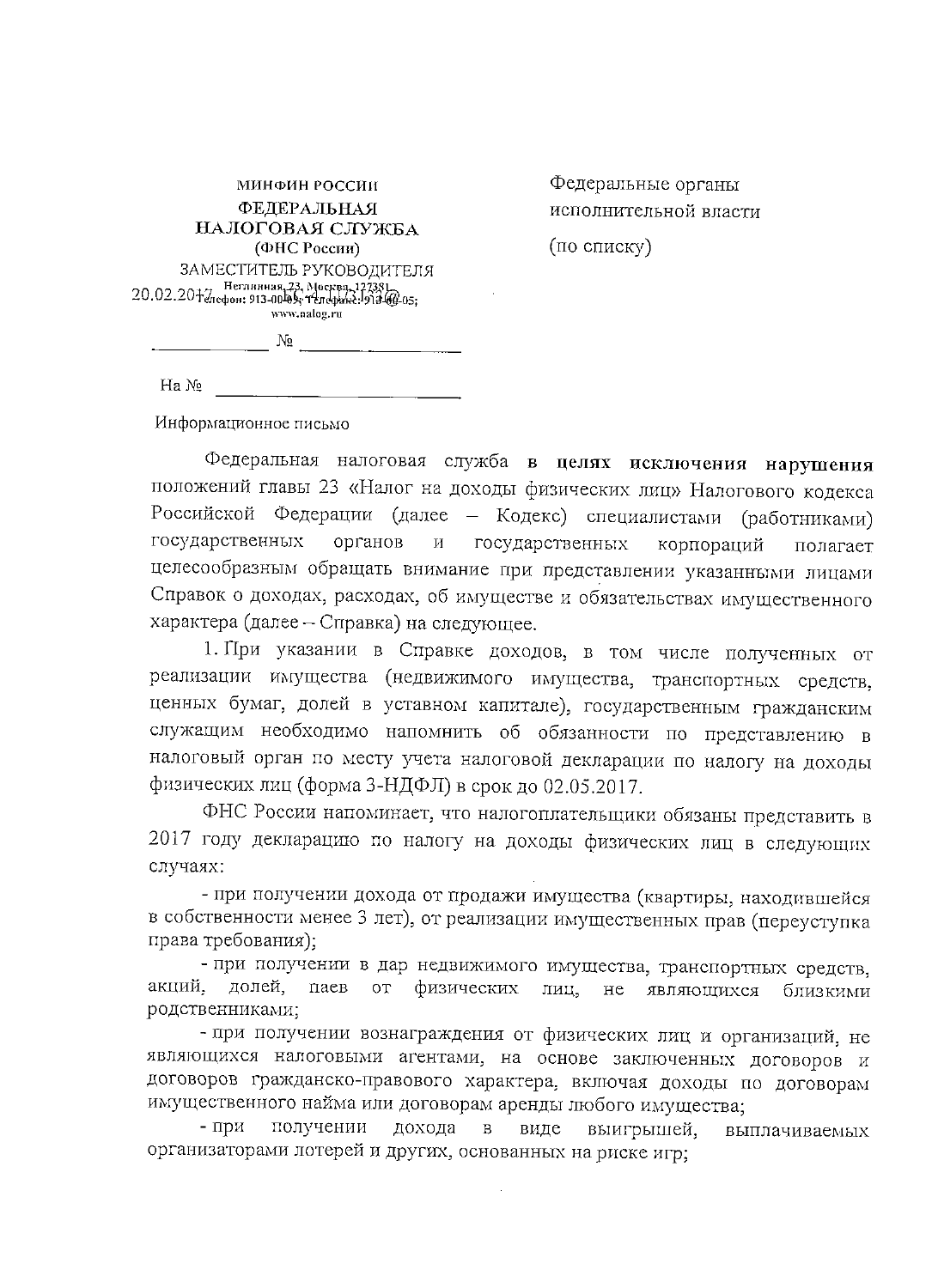- при получении дохода от источников, находящихся за пределами Российской Федерации.

При этом представление налоговой декларации не означает необходимость незамедлительной оплаты налога. Исчисленный в декларации налог к уплате необходимо уплатить не позднее 17.07.2017.

Непредставление в установленный срок декларации по налогу на доходы физических лиц и неуплата налога в срок влечет наложение штрафных санкций, предусмотренных статьями 119 и 122 Кодекса.

2. Начиная с 2017 года, физические лица, получившие доход от продажи объекта недвижимого имущества (далее - недвижимость), приобретённого после 1 января 2016 года, будут рассчитывать налог в налоговой декларации 3-НДФЛ по новым правилам.

В целях обложения налогом на доходы физических лиц от продажи недвижимости принимается максимальная из двух величин:

- 1) цена сделки, по которой реализована недвижимость:
- 2) кадастровая стоимость, определенная на 1 января года, в котором реализована недвижимость, умноженная на коэффициент 0.7.

3. Также ФНС России обращает внимание, что с этого года представлять декларации по налогу на доходы физических лиц в случаях, когда налог не был удержан налоговым агентом, не нужно.

Теперь налог будет уплачиваться физическим лицом после получения налогового уведомления и квитанций, направляемых ему налоговым органом на основании сведений, переданных налоговыми агентами, о невозможности удержать налог и суммах налога, в срок - не позднее 1 декабря года, следующего за отчетным.

Новые правила применяются к доходам, полученным с 2016 года.

Одновременно ФНС России просит довести прилагаемую к настоящему письму информацию до своих служащих (работников, в **TOM** числе подведомственных государственных корпораций и иных организаций. создаваемых Российской Федерацией на основании федеральных законов).

Приложение: на 1 л. в 1 экз.

Действительный государственный советник Российской Федерации 2 класса

С.Л. Бондарчук

Жукова С.В. 8 (495) 913-05-17



Centurbusar: 2F9BFD1000030001C7B5 Бондарчук Светлана Леопидовна Видеми: Действителен: с 24.03.16 по 24.03.17